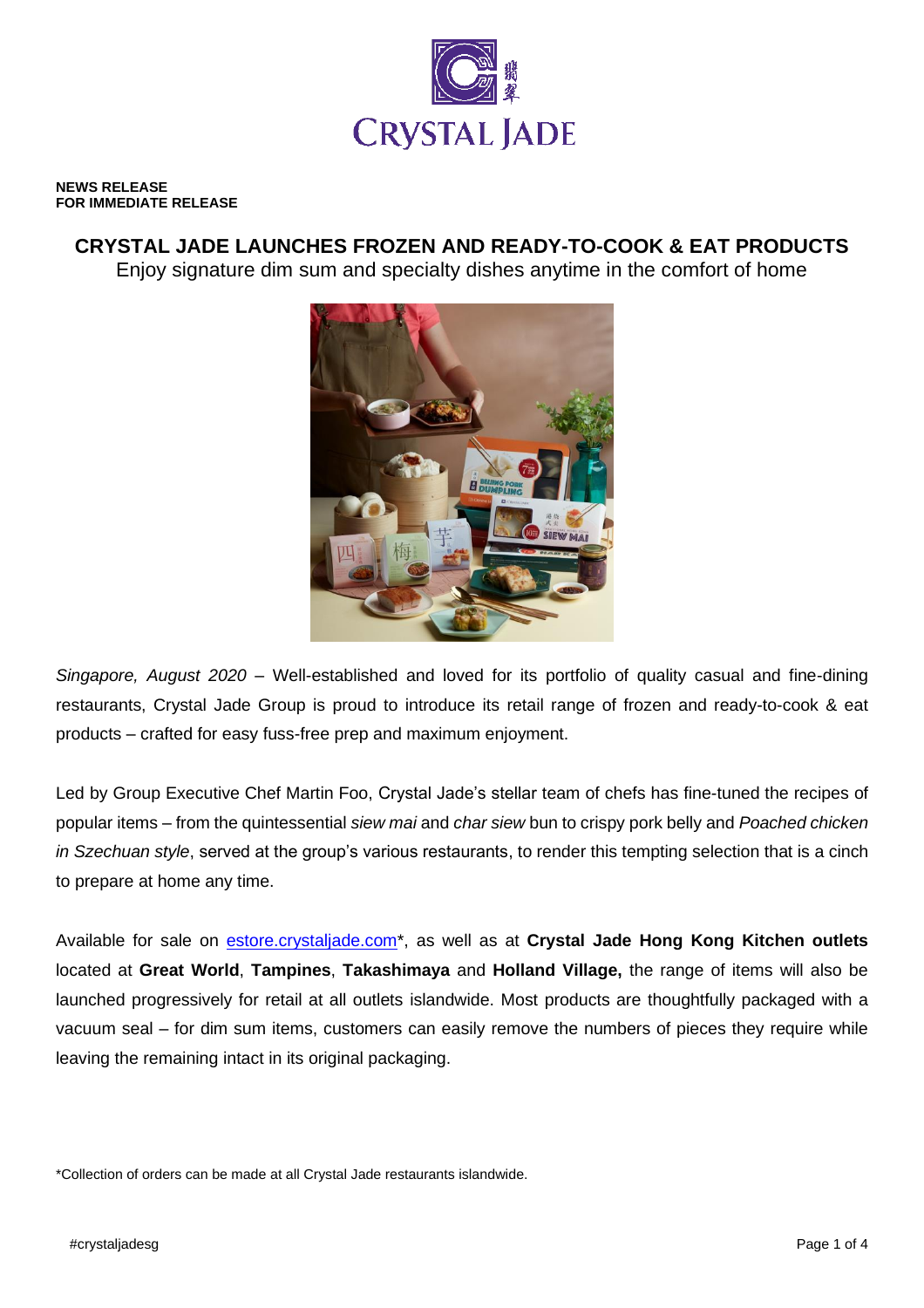## **SIGNATURE DIM SUM – FOR BOILING, STEAMING, PAN-FRYING & BAKING**

Undoubtedly some of Crystal Jade's bestselling bites, these items range from classic Hong Kong dim sum to Northern-style dumplings – best paired with the ubiquitous HK-style Chilli Sauce (sold separately).



- **1) Signature HK Char Siew Bun 翡翠招牌叉烧包 \$8.80 for 6 pieces** One of Crystal Jade's best selling dim sum with fluffy pillow-soft exterior and a moist honey 'char siew' filling
- **2) Salted Egg Yolk Lava Bun 爆浆流沙包 \$10.80 for 6 pieces** A top pick at Crystal Jade restaurants, this rendition envelopes a well-balanced sweet and savoury salted egg yolk filling that is smooth and luscious.
- **3) Chicken Bun 鸡肉包 \$7.80 for 6 pieces**

This savoury bun unveils a tasty mixture of diced chicken thigh meat and mushrooms

- **4) Lotus Paste Bun 莲蓉包 \$5.20 for 6 pieces** An unassuming family favourite with a white lotus paste filling
- **5) Red Bean Bun 豆沙包 \$5.20 for 6 pieces** An alternative to the Lotus paste bun with silky red bean paste
- **6) Classic Siew Mai 烧卖 \$9.80 for 10 pieces** Tempting nuggets comprising a mix of shrimp, pork, shiitake mushrooms and a touch of lard wrapped in thin homemade wanton skin
- **7) Crystal Shrimp Dumpling 'Har Kau' 水晶虾饺 \$12.80 for 10 pieces** Firm and sweet tiger prawns with finely-chopped shallots, ginger and spring onions wrapped in paper-thin crystal skin
- **8) Vegetable Dumpling 花素饺 \$10.80 for 12 pieces**

Northern-style dumpling with a moreish meat-free mix of cabbage, carrots, mushroom and fungus filling

*\*not vegetarian*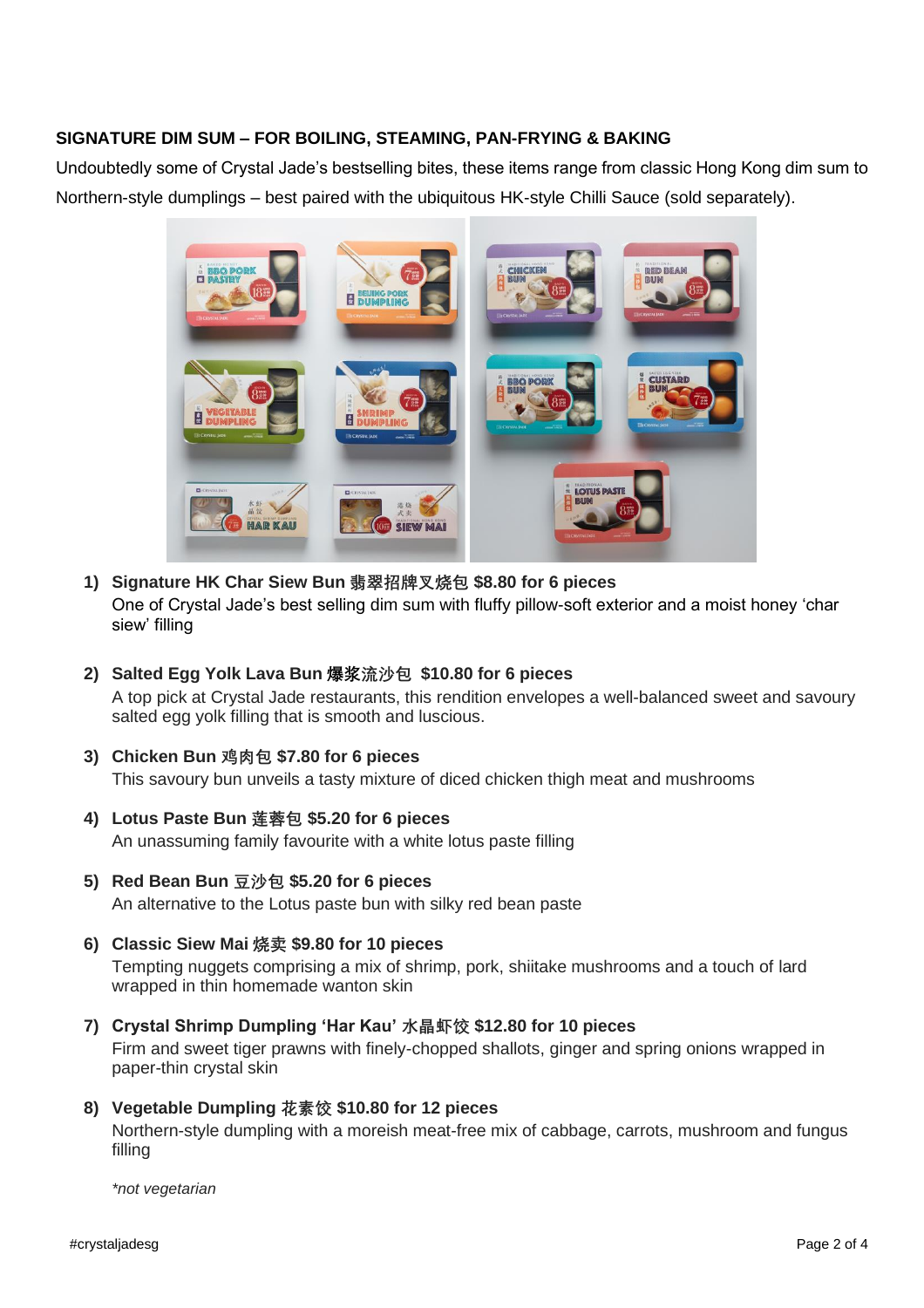**9) Shrimp Dumpling 凤城鲜虾水饺 \$18.80 for 12 pieces**

Hong Kong-style dumplings generously filled with chunks of tiger prawns, black fungus and hint of dried sole fish

## **10) Beijing Pork Dumpling 北京水饺 \$11.80 for 12 pieces**

These rustic Northern-style dumplings consists of minced pork, Chinese celery and chives among other ingredients.

## **11) Yam Cake 芋头糕 \$8.80 for 400g box**

A delicious traditional treat studded with yam pieces and waxed meat.

#### **12) Carrot Cake 萝卜糕 \$8.80 for 360g box**

Classic Hong Kong-style carrot cake with *lap cheong* and dried shrimp.

**13) Baked Honey Pork** *Char Siew* **Pastry 叉烧酥 \$8.80 for 6 pieces** A buttery and flaky pastry with Crystal Jade's signature honey *char siew.*

## **READY-TO-EAT AND COOK**



Comprising specialties that only require reheating or are ready to eat after thawing, this selection of products are great additions to the dining table.

## **14) Braised Pork Belly with Preserved Vegetable Hakka Style 梅菜扣肉 \$9.80 for 350g**

Fork-tender pork belly pieces permeated with the unique flavour of sweet preserved vegetables or 'mui choy' in a robust jus rendered after hours of braising

## **15) Salt-Baked** *Dang Gui* **Chicken 纸包当归盐焗鸡 \$30.80 for 1 whole chicken**

A whole *Kampung* chicken infused with the herbal aroma of *dang gui* or angelica root and Chinese wine, with savoury notes imparted from the salt crust

## **16) Roasted Crispy Pork Belly 脆皮烧肉 \$19.80 for 300g**

With a delightfully-crisp crackling and succulent meat, the roasted crispy pork belly is best enjoyed with a bowl of rice.